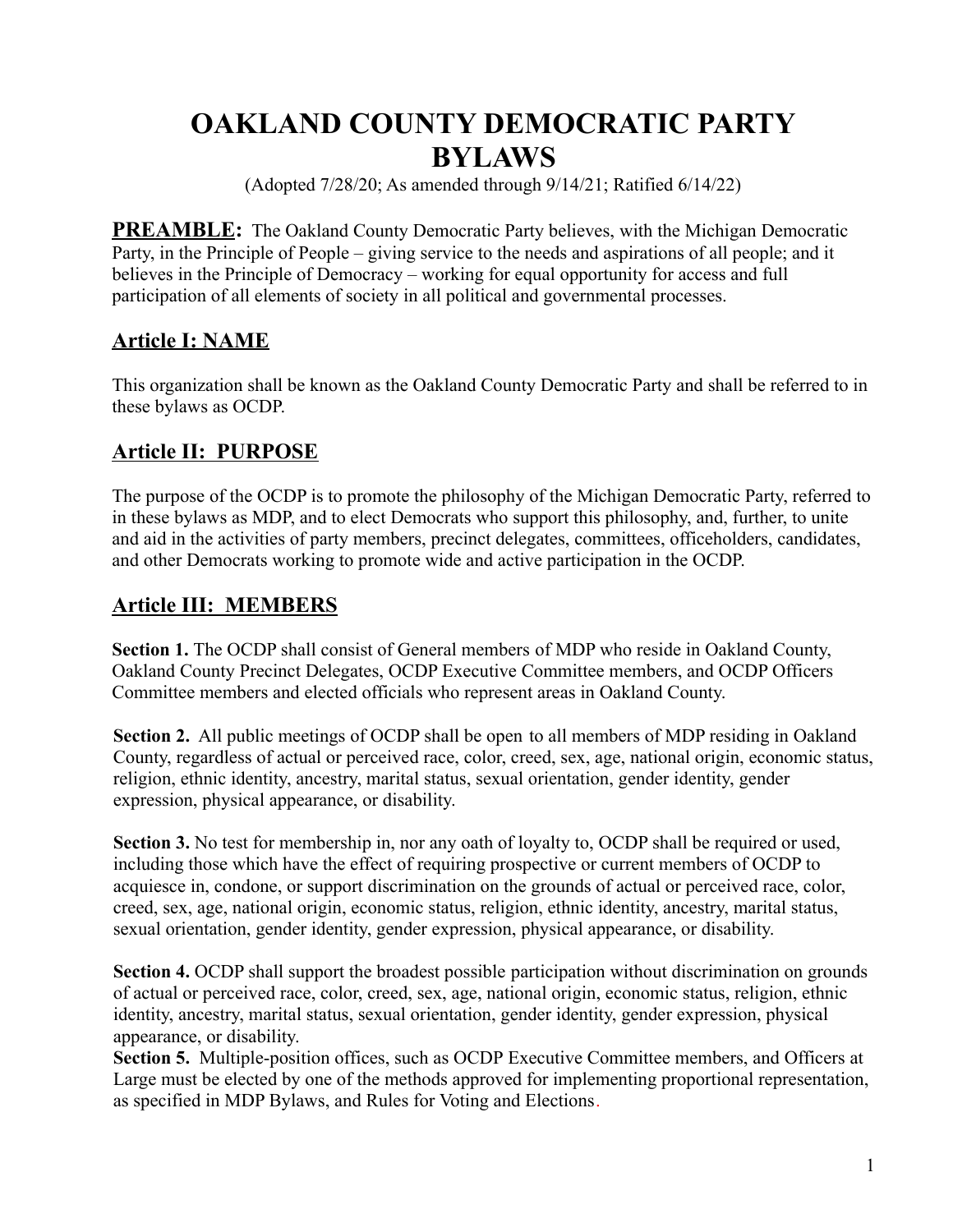**Section 6.** All rules and bylaws of OCDP shall be consistent with the rules of MDP and shall be available on the OCDP website.

**Section 7.** The unit rule is prohibited in any OCDP elections as defined in the MDP bylaws.<sup>1</sup>

**Section 8.** No rule shall be adopted by OCDP which would require a person to cast a vote or be recorded as voting contrary to that person's judgement.

**Section 9.** The Statutory Vice Chair of any unit, Committee, Caucus, or Convention of OCDP shall identify as a different gender from the Chair of such unit, Committee, Caucus or Convention<sup>2</sup>

**Section 10.** Votes shall not be taken by secret ballot at any meeting of the OCDP.

### **Article IV- OFFICERS COMMITTEE**

**Section 1.** The Officers Committee shall serve as the primary decision-making body of OCDP. The Officers for OCDP shall be elected in accordance with the rules of MDP within thirty days of the Executive Committee's election and shall constitute a committee known as OCDP Officers **Committee** 

**Section 2.** The Officers shall include:

- 1. Chair
- 2. Statutory Vice-Chair
- 3. Three Additional Vice-Chairs
- 4. Recording Secretary
- 5. Corresponding Secretary
- 6. Treasurer
- 7. Parliamentarian
- 8. Congressional District Representatives
- 9. Six at-large Officers appointed by the Chair
- 10. Up to six additional at-large Officers, as elected by the Executive Committee
- 11. Immediate Past Chair<sup>3</sup>

**Section 3.** The Officers Committee shall:

- 1. Approve the hiring and termination of any OCDP employee staff upon the recommendation of the Chair by majority vote.
- 2. Form an Audit Subcommittee with at least three newly elected officers at the beginning of the election cycle.
- 3. Have the authority to obtain suitable insurance coverage, including Workers Compensation, Property Damage, and Public Liability, and Fidelity Bonds.

 $16/8/21$  – "As defined in the MDP bylaws" added.

 $26/8/21$  – "Identify as a different gender" added.

 $3\frac{2}{9/21}$  – Immediate Past Chair added as Officer.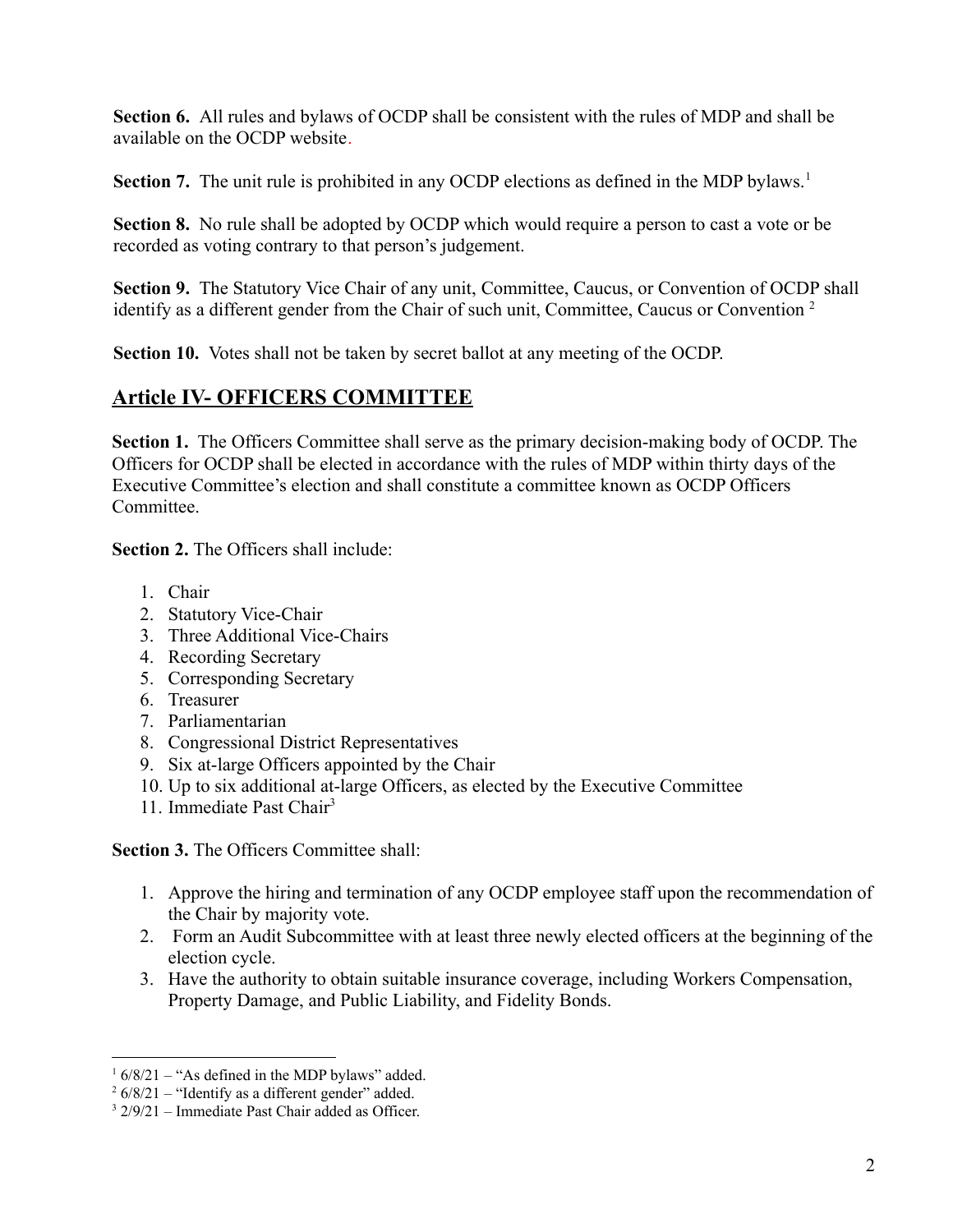- 4. Have the authority to commit the resources of OCDP, either in cash or in-kind to any candidate, campaign committee, or ballot proposition committee.
- 5. Perform other duties as prescribed by the Chair, these bylaws, and by the parliamentary authority adopted by OCDP.

**Section 4.** The Chair shall:

- 1. Preside at all meetings of the Officers Committee, Executive Committee, and the General Membership.
- 2. Oversee execution of all motions and resolutions approved by the Executive Committee, the Officers Committee, and General Membership.
- 3. Establish, with the consent of the Executive Committee, all standing and special committees of OCDP, as well as to nominate chairs for these committees.
- 4. Serve as an ex-officio member of all OCDP committees, except any nominating committee should one be convened.
- 5. Act as the official spokesperson of OCDP.
- 6. Each March propose, in consultation with the Officers Committee, a one-year budget and an estimated budget for the following year and present to the Executive Committee for approval.
- 7. Provide a surety bond for a sum sufficient to protect the organization from loss. The cost of this bond shall be borne by OCDP.
- 8. Hire, manage, and terminate staff of OCDP, pursuant to Article IV, Section 3, Subsection 1.
- 9. Provide all records necessary for the Compensation Subcommittee to fulfill its duties.
- 10. Perform other duties as prescribed by these bylaws, and by the parliamentary authority adopted by OCDP.
- 11. The Chair may appoint a Sergeant at arms at their discretion.

**Section 5.** The Statutory Vice-Chair shall identify as a different gender than that of the Chair.

The Statutory Vice-Chair shall:

- 1. Assume the Chair's role in their absence.
- 2. Report to the Officers Committee on the progress of committee(s) to which they are assigned
- 3. Perform other duties as prescribed by the Chair, these bylaws, and by the parliamentary authority adopted by OCDP.

**Section 6.** The three additional Vice-Chairs shall:

- 1. Assume the Chair's role in the absence of both the Chair and Statutory Vice-Chair, in elected order (as determined by the proportional voting results as the time of the last regular OCDP election).
- 2. Perform other duties as prescribed by the Chair, these bylaws, and by the parliamentary authority adopted by OCDP.

**Section 7.** The Recording Secretary shall:

- 1. Keep an accurate record and minutes of the Officers Committee, the Executive Committee, and the General Membership meetings.
- 2. Keep and preserve all records of the OCDP.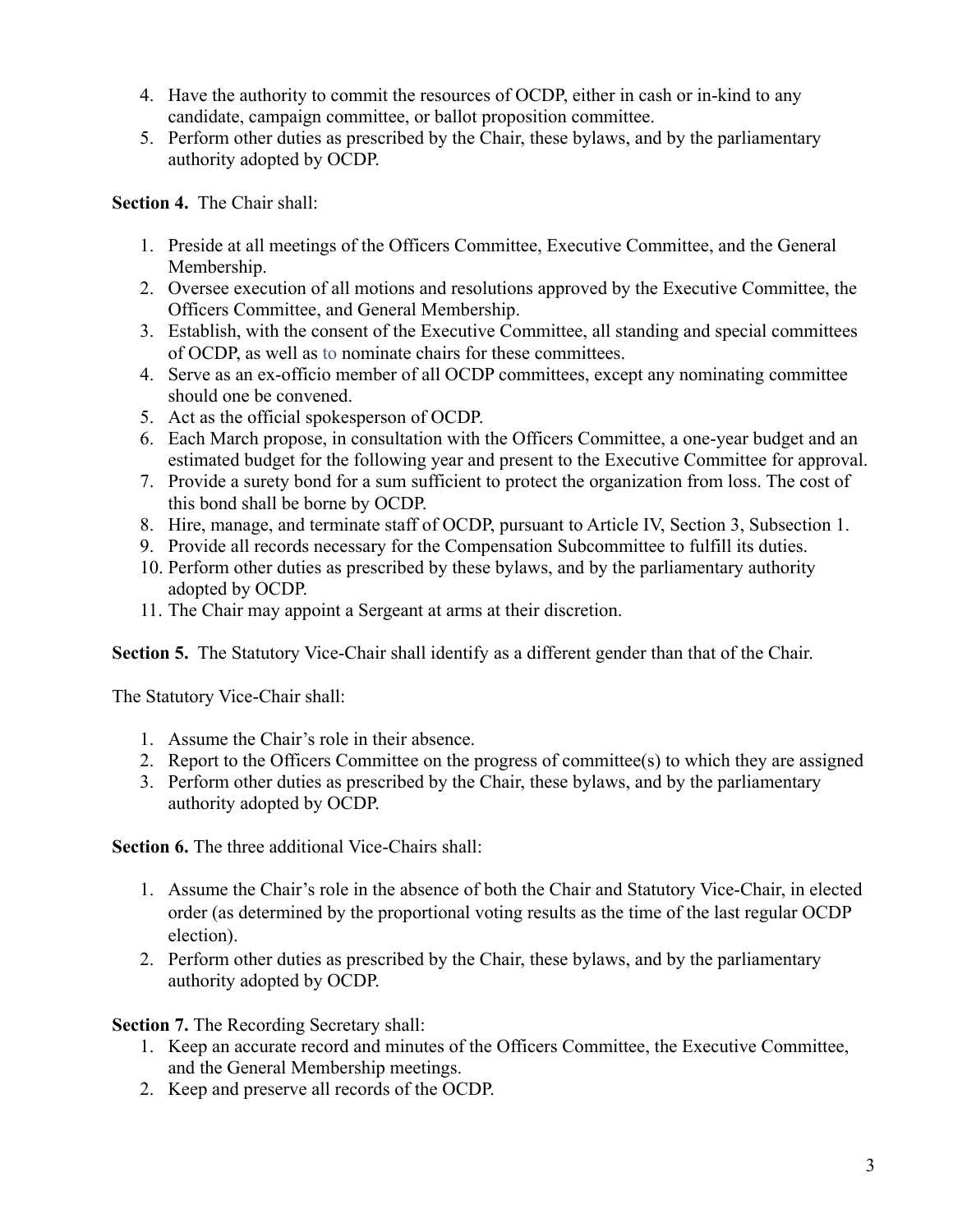- 3. Make the minutes and records available to members upon written request.
- 4. When the Recording Secretary vacates their position, the individual vacating the position shall forthwith deliver to the new Secretary, or designated officer, all items kept and preserved by them during their tenure in office.

**Section 8.** The Corresponding Secretary shall:

- 1. Ensure that proper notification of meetings and related information is given to all members of the OCDP in a timely manner and in compliance with MDP Rules and these bylaw rules.
- 2. Report all changes in OCDP Executive Committee Membership to the MDP.

**Section 9.** The Treasurer shall:

- 1. Be responsible for the financial receipts and disbursements of budgeted expenditures for OCDP at the direction of the Chair and/or Officers Committee.
- 2. Ensure that all funds of OCDP are deposited in banks or credit unions, and draw funds by a financial mechanism that can be tracked, with the approval of two of the following officers: Chair, Statutory Vice-Chair, Recording Secretary, Corresponding Secretary, or Treasurer. One or more of the two officers shall be the Chair or Treasurer.
- 3. Make written financial reports to the Officers Committee, Executive Committee, and General Membership at each regularly scheduled meeting. These reports shall include, at a minimum, income and expenditures itemized by categories as appropriate to summarize the sources of income and areas of expenditures.
- 4. Abide by all applicable campaign finance legal requirements, including the submission of all campaign finance reports in a timely manner.
- 5. Upon the end of a Treasurer's term, or if the position is otherwise vacated, transfer to the new Treasurer all items kept and preserved during their tenure in office. The Treasurer whose term has ended shall cooperate in transferring signing authority for all bank and/credit union accounts to the new Treasurer.
- 6. Provide a surety bond for a sum sufficient to protect the organization from loss. The cost of this bond shall be borne by OCDP.

**Section 10**. The Parliamentarian shall advise the Chair, Officers committees, and members on matters of parliamentary procedure.

**Section 11.** The highest-ranking Congressional District Democratic Party officer of a Congressional District lying in whole or in part within the boundaries of Oakland County, or their designee who shall be a resident of Oakland County, shall sit as a member of the Officers Committee of OCDP.

**Section 12.** The Immediate Past Chair shall be an officer with the same privileges as the other officers and shall serve until there is a new Immediate Past Chair. The Immediate Past Chair shall perform other duties as prescribed by the Chair, these bylaws and by the parliamentary authority adopted by the OCDP.

**Section 13.** Vacancies shall be handled as follows:

1. Vacancy of any at-large officer position shall be appointed by the Chair subject to the approval of the Executive Committee.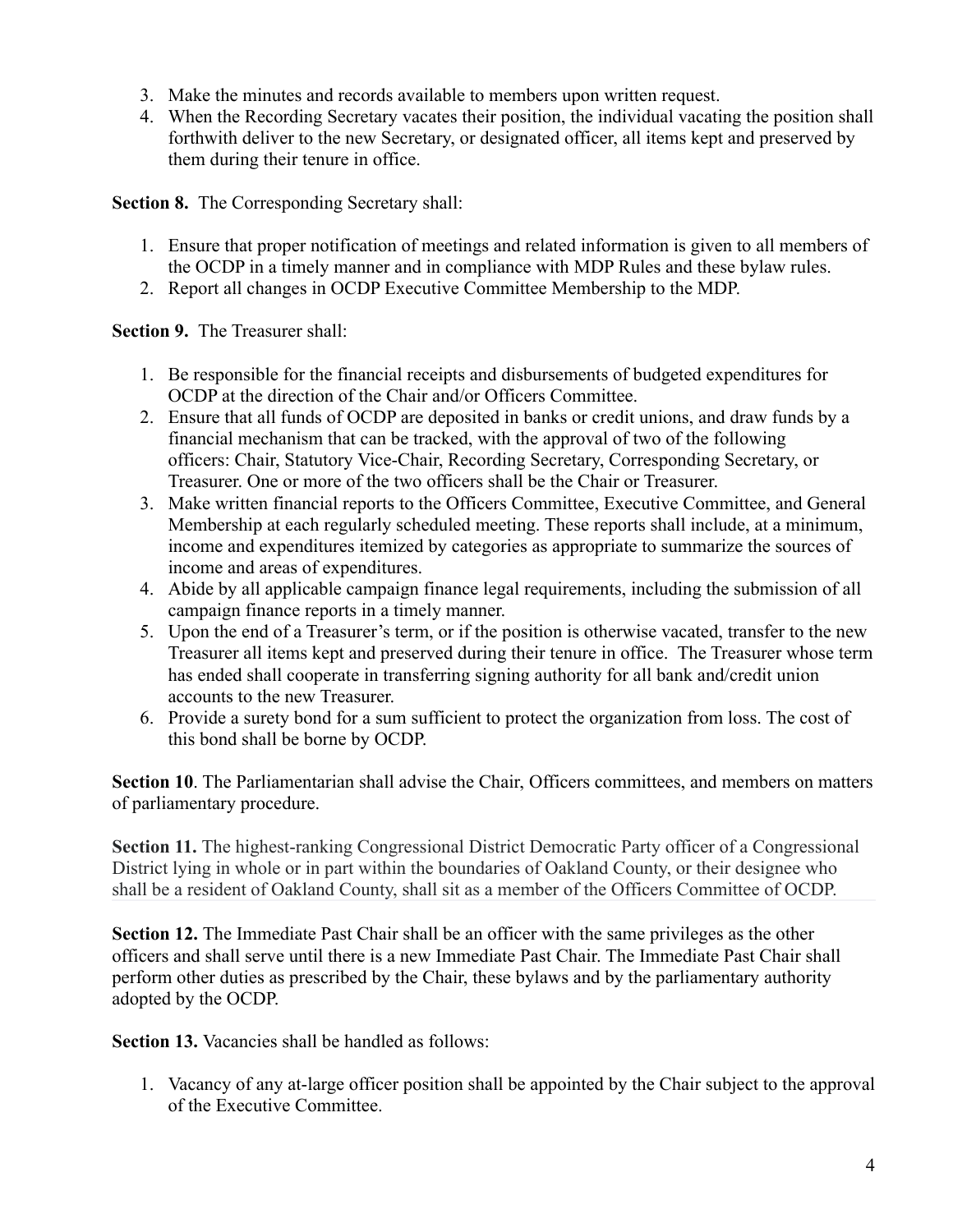- 2. The process for filling a vacancy of any elected or appointed Officer shall begin at the next regularly scheduled Executive Committee meeting.
- 3. At said meeting the Chair, or the highest-ranking member of the Officers Committee present, shall call for nominations to replace the vacated officer position(s). On the next Executive Committee meeting notice, the names of the nominees and the rules of the election to fill these positions will be stated.

**Section 14.** Elected and appointed Officers may be removed for neglect of office by a two-thirds (2/3) vote of the majority membership of the Executive Committee. The vote for the removal of an elected or appointed officer shall be taken at a meeting specifically called for this purpose.

- 1. A meeting with the purpose of removing an officer shall be called by a majority of the Executive Committee.
- 2. The notice of such a meeting must indicate the specific time and place of the meeting, and the basis upon which the action is founded. Notice must be provided at least seven days before the meeting.
- 3. The motion to remove must carry by a two-thirds vote of the total Executive Committee.

# **Article V: EXECUTIVE COMMITTEE**

**Section 1.** The Executive Committee shall serve as the body representing the interests of the Executive Committee and the General Membership.

**Section 2.** One-third (1/3) of the Executive Committee shall automatically consist of the most recent Democratic nominees for county-wide office, county commission, state house, state senate, and U.S. House of Representatives, whose districts include all or part of Oakland County. The OCDP Convention shall elect the balance of the Executive Committee, which shall consist of twice the number of automatic members.

**Section 3.** Within twenty (20)<sup>4</sup> days following the November election in each even numbered year, the delegates to the OCDP Convention, as selected in accordance with MDP and OCDP bylaws, shall convene at the call of the OCDP Chairperson for the purpose of electing the balance of the Executive Committee.

**Section 4.** If a vacancy occurs in the position of the delegate-elected members of the OCDP Executive Committee, the remaining delegate-elected members shall vote to fill the vacancy.

**Section 5.** The Executive Committee shall:

- 1. Vote for the Officers of the OCDP.
- 2. Approve the OCDP Annual Budget.
- 3. Approve minutes of all Executive Committee meetings.
- 4. Approve the six at-large officers appointed by the Chair by majority vote of the Executive Committee.

# **Article VI: MEETINGS** 5

 $4\frac{3}{9}{21} - 30$  days changed to 20 days to comply with Michigan Election Law and MDP Rules.

 $56/8/21$  – "Electronic meeting platform" added to sections 1, 2, 4 and 6.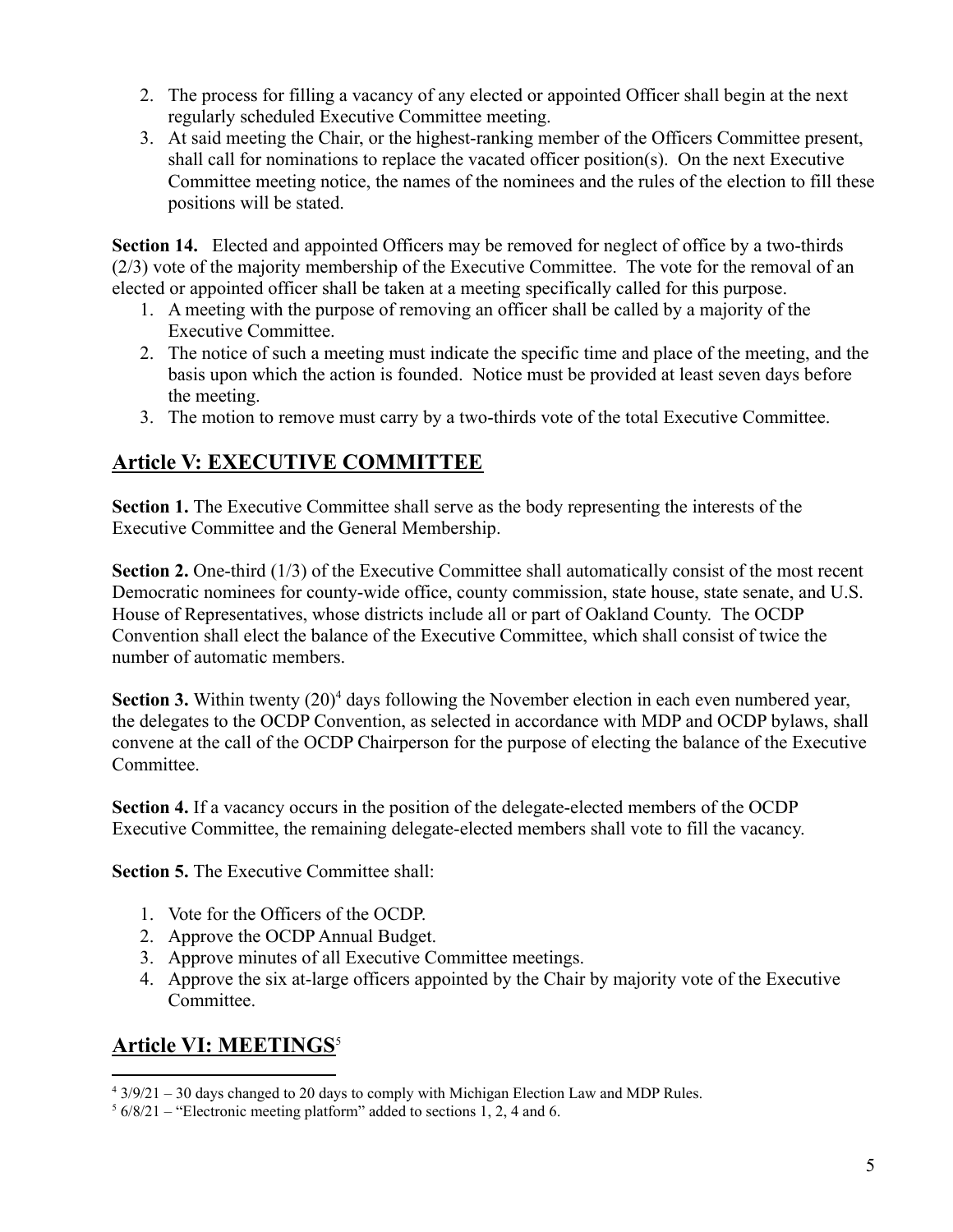**Section 1.** The regular meetings of the OCDP Executive Committee shall be on the second Tuesday of each month unless ordered by the Officers Committee, for unusual circumstances, on a different date to be announced in the notice. At least seven days' notice shall be given of the date, time, and location or electronic meeting platform of the meeting. The notice may be given by mail, electronic mail, or posted on the OCDP website. A quorum shall exist at an Executive Committee meeting when twenty-five (25) members of the Executive Committee are present.

**Section 2.** The date, time and location or electronic meeting platform for all public meetings of the OCDP shall be publicized fully and in such a manner as to reasonably assure seven days' notice to all interested persons. Such meetings must be held at a location or on an electronic meeting platform accessible to all OCDP members and large enough to accommodate all interested persons.

**Section 3.** The OCDP shall publicize fully and in such a manner as to reasonably assure seven day notice to all interested parties a full description of the legal and practical procedures for selection and qualifications of OCDP officers and representatives. Publication of these procedures and qualifications shall be done in such a fashion that all prospective and current members of the OCDP may be fully and adequately informed of the pertinent procedure and qualifications in time to participate in each selection procedure of the OCDP organization.

**Section 4.** The Officers Committee meeting may be called as needed by the Chair, or by a majority of the members of the Officers committee. At least seven days' notice shall be given of the date, time, and location or electronic meeting platform of the meeting. Notice may be given by mail, electronic mail, or posted on the OCDP website. A quorum shall exist at an Officers Committee meeting when seven members of the Officers Committee are present.

**Section 5.** Special meetings of the Executive Committee may be called by the Chair of the OCDP or by a majority of the members of the Executive Committee. At least seven days' notice shall be given of the date, time, and location or electronic meeting platform of the meeting. Notice may be given by mail, electronic mail, or posted on the OCDP website.

**Section 6.** The full OCDP general membership shall meet quarterly*,* at the call of the chair*,* to be informed of, discuss and review the activities of the OCDP Executive Committee, and conduct such other business as may be of interest to the general membership. At least seven days' notice shall be given of the date, time, and location or electronic meeting platform of the meeting. Notice shall be provided as set forth in Section 1. A quorum shall exist at a general membership meeting when twenty-five (25) members, as defined in Article III, Section 1, are present.<sup>6</sup>

**Section 7**. Meetings of the OCDP Executive Committee and OCDP General Membership shall generally be held in person at a designated location. Members who are not present in person may have the right to participate by electronic and/or telephonic means, technology and budget permitting, subject to any limitations established in rules adopted by the OCDP to govern such participation. The Chair of the OCDP may direct meetings be held electronically in certain situations, subject to any limitations established in rules adopted by the OCDP to govern such participation. Examples of certain situations may include, but are not limited to, a public health crisis, serious weather conditions, or other similar unusual circumstances. Without unusual circumstances required,

<sup>6</sup> 5/11/21– Quarterly General Membership meetings added.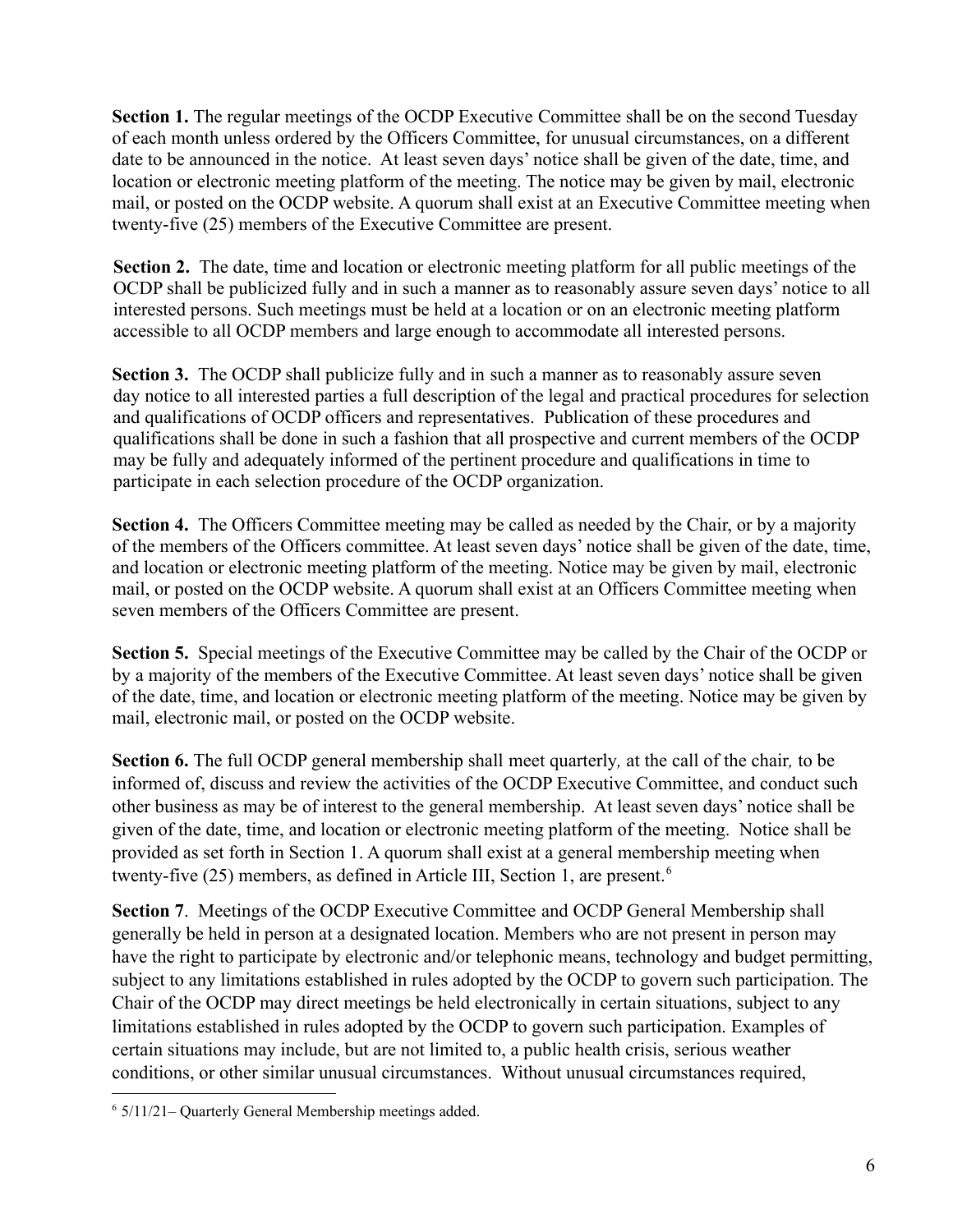meetings of the Officers Committee, Standing Committees, and Special Committees need not be in person, and may be held electronically and/or telephonically at the call of the appropriate chair.<sup>7</sup>

**Section 8.** When meetings of the OCDP are held electronically, except as otherwise provided in these bylaws, meetings shall be conducted through use of Internet meeting services designated by the OCDP Chair that support visible displays identifying those participating, identifying those seeking recognition to speak, showing (or permitting the retrieval of) the text of pending motions, and showing the results of votes. These electronic meetings shall be subject to all rules adopted by the OCDP, to govern them, which may include any reasonable limitations on, and requirements for, members' participation. Any such rules adopted shall supersede any conflicting rules in the parliamentary authority but may not otherwise conflict with or alter any rule or decision of the OCDP. 8

# **Article VII: STANDING COMMITTEES**

**Section 1.** The Chair shall appoint the following Standing Committees and Committee Chairpersons, subject to the approval of the majority of the Executive Committee, for the work of OCDP. The Chair shall be ex-officio of all Standing committees.

**Section 2.** Standing Committees shall include the following:

- 1. Rules and Bylaws Committee –The committee shall serve as an advisory committee on matters pertaining to the rules and bylaws of the OCDP. The committee recommends to the membership such changes in the rules and bylaws, as it deems appropriate for the operation of the OCDP. The committee is responsible for reviewing all questions related to the rules and bylaws and for reporting its findings to the OCDP Executive Committee for action.
- 2. Finance Committee The committee is charged with conducting fundraising activities and periodic review on how the budget is operating through the creation and coordination of subcommittees for Fundraising and Budget oversight. The Finance Committee will also create a Compensation sub-committee to review and recommend approval of salaries by the Officers Committee.
- 3. Membership Committee The committee shall work to recruit and retain members of OCDP.
- 4. Resolutions Committee The committee shall receive and review proposed resolutions for study and recommendation. No resolution shall conflict with the MDP State Platform.
- 5. Communications Committee The committee shall establish strategies and tactics for communicating internally and externally. Activities include, but are not limited to newsletters, events, web and e-mail communication.
- 6. Political Organizing Committee The committee shall work to conduct and support all candidate and organizing activities of OCDP. Activities include but are not limited to Precinct Delegate recruitment and allocation; voter registration and outreach; candidate recruitment and screening; and assigning credentials for Election Day poll checkers and challengers.
- 7. Diversity, Equity, and Inclusion Committee—The committee has the purpose of ensuring that the OCDP represents and supports the broadest possible participation without discrimination

 $76/8/21$ – New Section 7 added.

<sup>8</sup> 6/8/21– New Section 8 added.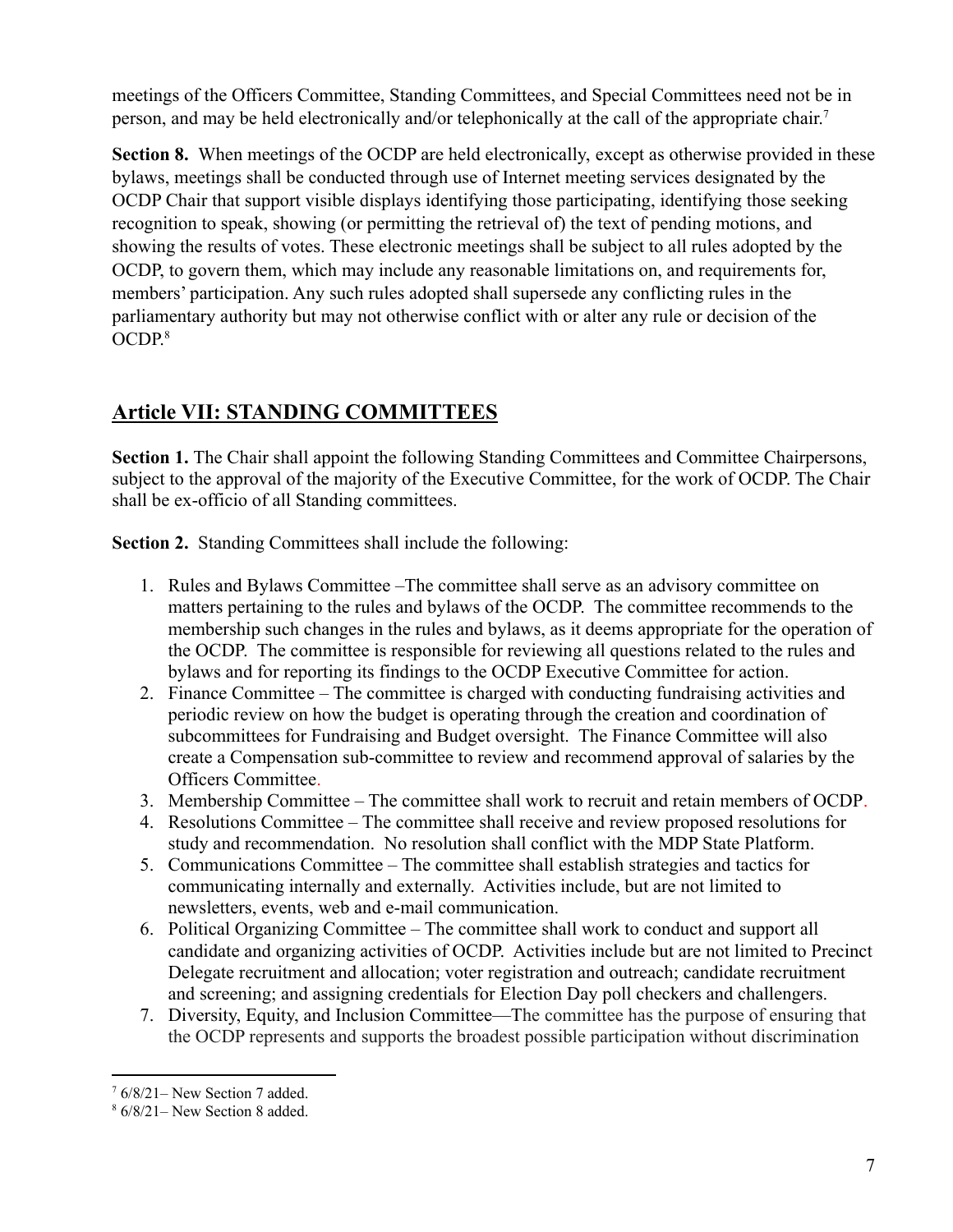on grounds of actual or perceived bias, including but not limited to race, color, creed, age, national origin, economic status, religion, ethnic identity, ancestry, physical appearance, or disability. The committee is tasked with 1) creating education and training programs for the OCDP; 2) identifying ways to support rights groups in these areas; and 3) identifying ways that the OCDP can improve upon its representation, including but not limited to membership recruitment, event participation, and leadership diversity, with the approval of the executive committee. <sup>9</sup> <sup>10</sup>

- 8. Community Support Committee The committee shall work to conduct and support all charitable and service activities of the OCDP. The committee is responsible for identifying areas of need and community service activities that OCDP could promote, donate to, or participate in, with the approval of the executive committee.<sup>11</sup>
- 9. Young Democrats Committee The committee, composed of democrats under the age of 29, shall work to expand participation and involvement of young people in the Democratic Party and the electoral process. The committee is tasked with identifying ways that the OCDP can improve upon youth membership recruitment, event participation, leadership development, and in other ways, with the approval of the executive committee. <sup>12</sup>
- 10. Women's Rights Committee—The committee has the purpose of ensuring that the OCDP represents and supports the broadest possible participation without discrimination on grounds of actual or perceived bias, including, but not limited to, sex, marital status or economic status. The committee is tasked with 1) creating education and training programs for the OCDP; 2) identifying ways to support women's rights groups; and 3) identifying ways that the OCDP can improve upon its representation, including but not limited to membership recruitment, event participation, and leadership diversity, with the approval of the executive committee.<sup>13</sup>
- 11. LGBTQIA Rights Committee—The committee has the purpose of ensuring that the OCDP represents and supports the broadest possible participation without discrimination on grounds of actual or perceived bias, including, but not limited to, sexual orientation, gender identity, gender expression or economic status. The committee is tasked with 1) creating education and training programs for the OCDP; 2) identifying ways to support LGBTQIA rights groups; and 3) identifying ways that the OCDP can improve upon its representation, including but not limited to membership recruitment, event participation, and leadership diversity, with the approval of the executive committee.<sup>14</sup>
- 12. The African American Committee The committee shall serve to advance, protect, tackle African American issues, and advance the interests of African Americans in Oakland County. The committee will work to ensure that more African American candidates are part of the political process in Oakland County, and work towards greater participation from African Americans in the Oakland County Democratic Party. The committee is tasked with 1) creating education and training programs for the OCDP; 2) identifying ways to support African American rights groups; and 3) identifying ways that the OCDP can improve upon its

 $9\frac{9}{2}/9/21$  – Committee added.

<sup>&</sup>lt;sup>10</sup> 8/10/21—Modified to conform with creation of separate Women's Rights Committee and LGBTOIA Committee; also, grammatical correction.

 $11$  2/9/21 – Committee added.

 $12$  2/9/21 – Committee added.

 $13$  8/10/21—Committee added.

<sup>&</sup>lt;sup>14</sup> 8/10/21—Committee added.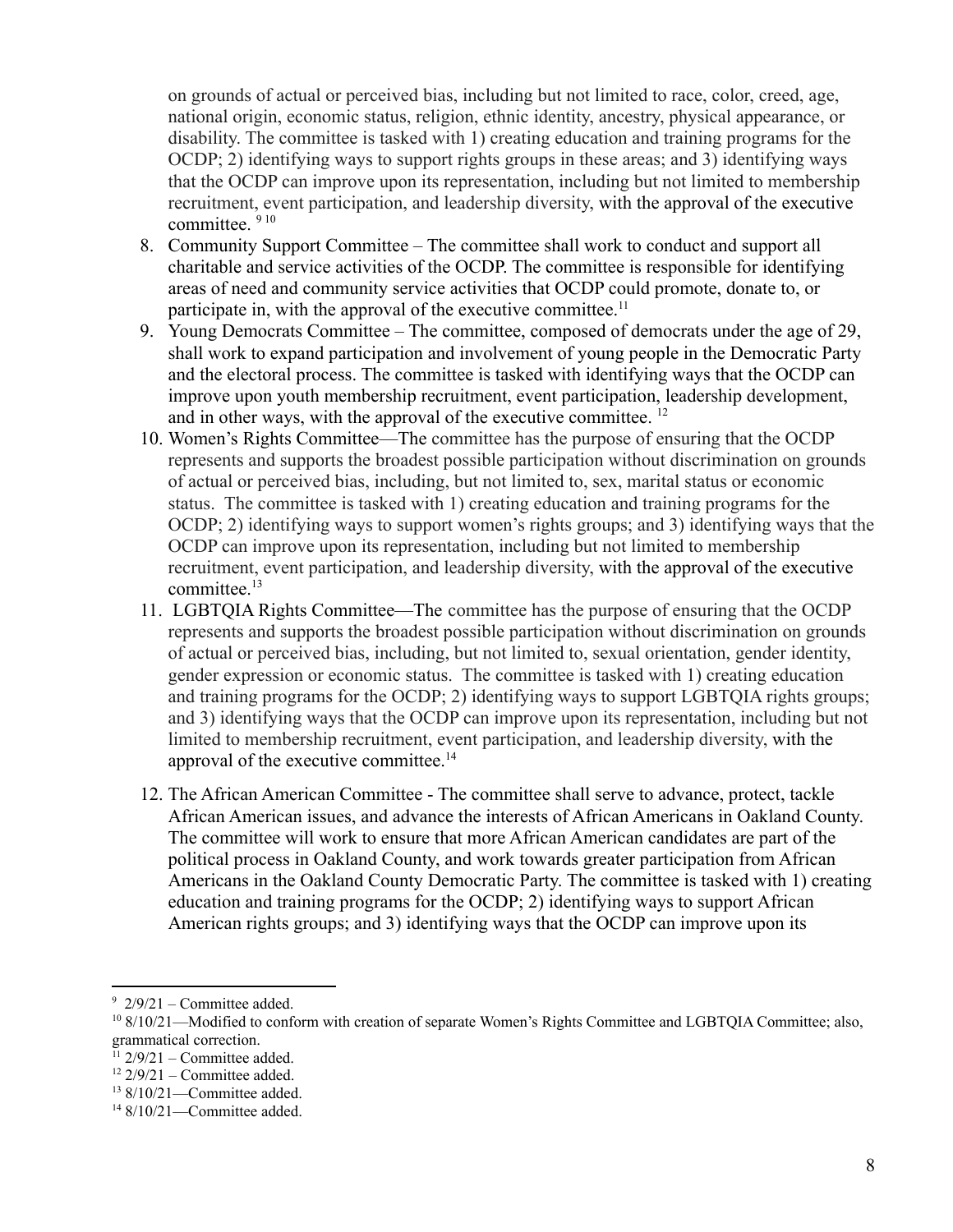representation, including but not limited to membership recruitment, event participation, and leadership diversity, with the approval of the executive committee.<sup>15</sup>

13. Committee meetings may be conducted at a date, time and location or electronic meeting platform as designated by the committee chair.<sup>16</sup>

## **Article VIII: ENDORSEMENT PROCEDURE** 17

**Section 1.** The OCDP Chair will establish an Endorsement Screening Committee that consists of an odd number of members, appointing no less than 5 members of the OCDP. The screening committee shall be a special committee that shall cease to exist at the end of each election cycle.

**Section 2.** The Chair shall appoint co-chairs (of different gender identity) for the Endorsement Screening Committee. The persons so appointed shall be members of the OCDP.

**Section 3.** The Endorsement Screening Committee shall look to the OCDP Endorsement and Screening Policy (OCDP Standing Rule #1) for endorsement principles, policies, processes and guidance in carrying out its responsibilities, and in determining whether or not to endorse in any given race.

**Section 4.** Endorsement recommendations, if any, shall be referred to the Executive Committee for approval pursuant to the OCDP Endorsement and Screening Policy (OCDP Standing Rule #1). Endorsements of the OCDP are only made on recommendation by the Endorsement Screening Committee and approval by the Executive Committee. The Executive Committee may not amend, change, or replace an endorsement recommendation of the Endorsement Screening Committee.

# **Article IX: PARLIAMENTARY AUTHORITY**

The latest edition of *Robert's Rules of Order Newly Revised* shall apply to questions of procedure for which there is no applicable rule of procedure under the Rules of the MDP or these bylaws.

# **Article X: AMENDMENTS**

**Section 1**. Proposals for changes or amendments to these bylaws may be made by motion, without debate, at any meeting of the OCDP Executive Committee, and all proposed amendments shall first be referred to the Rules and Bylaws Committee which shall report its recommendation at the next succeeding regular meeting or special meeting called for that purpose.

**Section 2.** These bylaws may be amended by a two-thirds (⅔) affirmative vote when a quorum is present at a meeting of the OCDP Executive Committee, provided that written notice setting forth the proposed amendment has been given to all Executive Committee members seven days prior to the date of the meeting.

<sup>15</sup> 9/14/21— Committee added.

 $166/8/21$ – New Sub-Section added to Section 2.

<sup>17</sup> 6/14/22—New Article VIII: Endorsement Procedure, added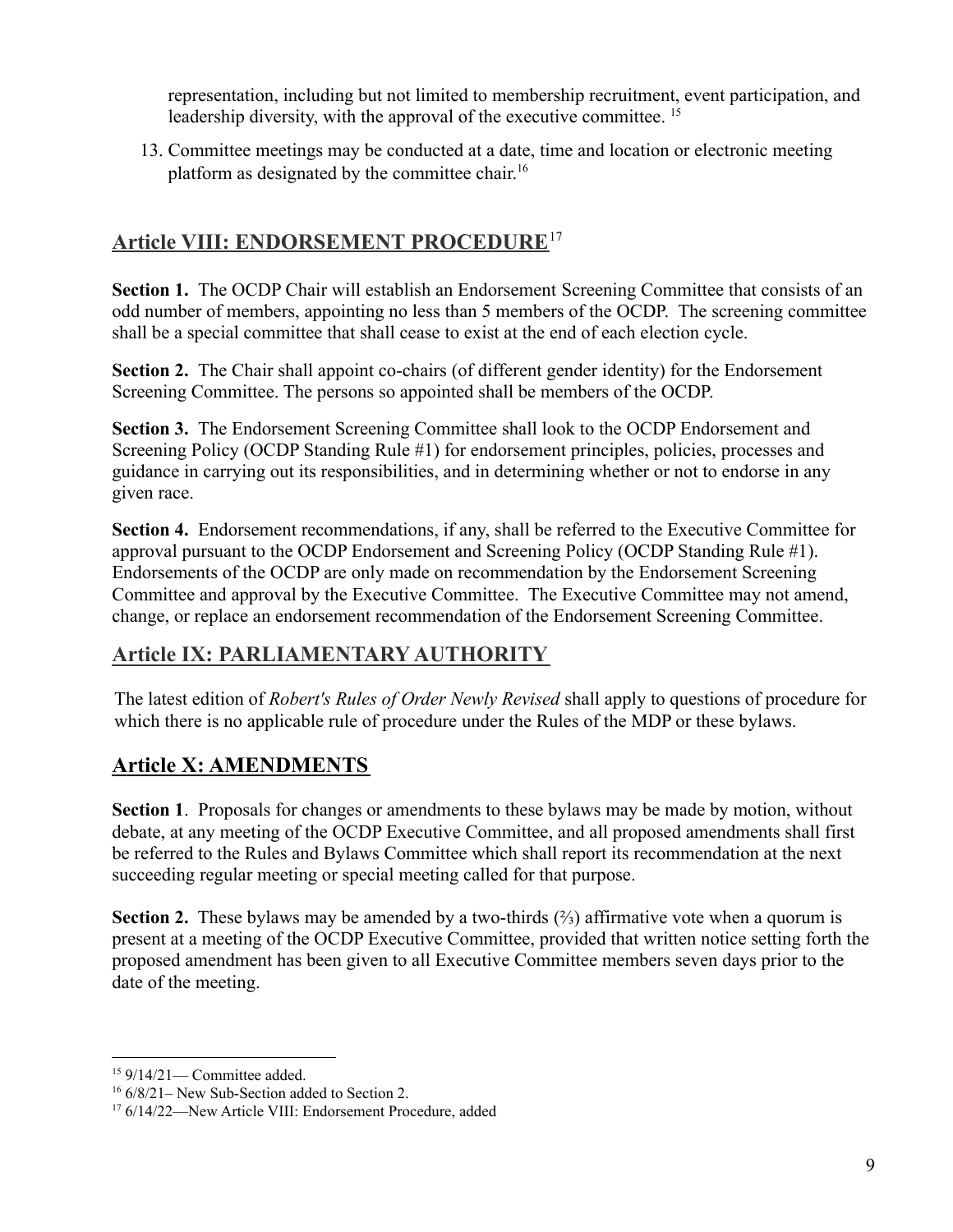**Section 3**. These bylaws shall be in full force and effect upon their adoption, and they shall supersede all motions and policies of a contrary nature, with the exception of those provisions of Michigan Statutes which apply to the Statutory structure of Political Parties in the State of Michigan and the MDP Rules.

### **Article XI: DISSOLUTION**

In the event of dissolution of the OCDP, all real and personal property will revert to the benefit of the MDP.

**These bylaws were adopted by an electronic meeting of the Executive Committee of the OCDP on July 28, 2020, and witnessed by members of the Executive Committee:**

**\_\_\_\_\_\_\_\_\_\_\_\_\_\_\_\_\_\_\_\_\_\_\_\_\_\_\_\_\_\_\_\_\_\_\_\_\_\_\_\_\_ OCDP Chair** Vincen

**\_\_\_\_\_\_\_\_\_\_\_\_\_\_\_\_\_\_ \_\_\_\_\_\_\_\_\_\_\_\_\_\_\_\_\_\_\_\_ \_ OCDP Recording Secretary**

Introduced by the OCDP Rules and Bylaws Committee 7/28/2020

Committee Members Sharon Person - Chair Nina Abrams Laurie Evans Murray Gorchow Aaron Green Thora Hanses Joseph Person Tamara Williams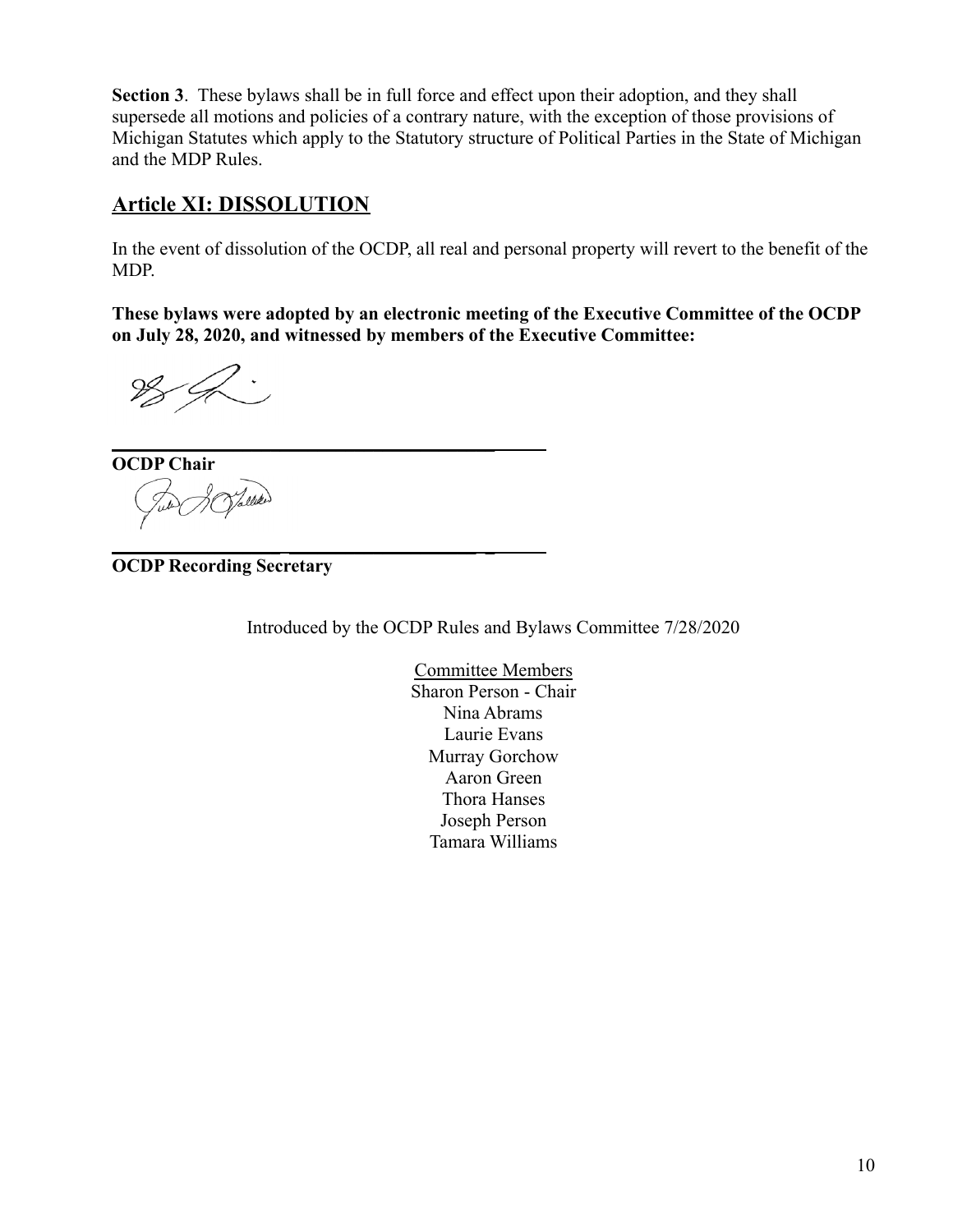#### **OAKLAND COUNTY DEMOCRATIC PARTY Standing Rules Procedures**

Standing Rules are adopted to implement provisions of the bylaws and to furnish guidelines for procedures for OCDP Officers and Executive Committee in the performance of their respective duties and activities.

Standing Rules may be:

- 1. Adopted by the Executive Committee members of OCDP by a majority vote of those present and voting.
- 2. Amended or rescinded by a two-thirds (2/3) vote without previous notice or by a majority vote after previous notice.
- 3. Suspended temporarily by a majority vote, provided the affirmative vote is not less than the negative of a two-thirds (2/3) vote.

### **Rule# 1 Endorsement and Screening Policy (adopted June 9, 2020):**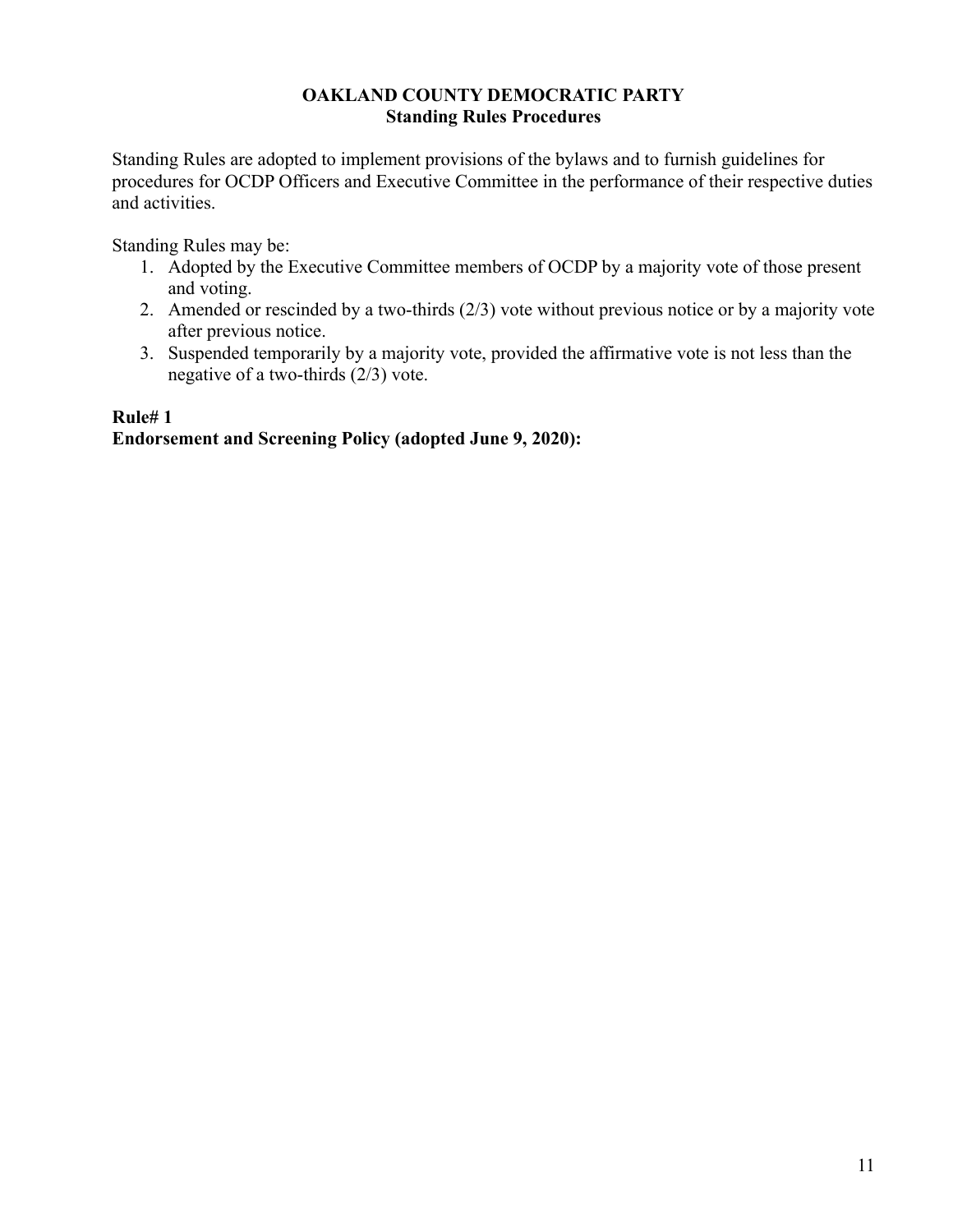#### **Endorsement Screening Committee Policy (Adopted 6.9.20)**

#### **Endorsement Principles:**

The OCDP will be guided by these principles when considering endorsements and endorsement requests:

- 1. We will only consider endorsements in races where Oakland County voters have the opportunity to vote for the candidates being considered.
- 2. We will **not** knowingly endorse a non-Democratic candidate for elected office at any level, and, where practical, we will attempt to identify candidates in non-partisan races that share our Democratic values.
- 3. We will work with our local clubs to lead or support their endorsement processes, and coordinate the discussion.
- 4. We will only endorse in a contested Democratic primary if there is a clear and high threshold of support among the Executive Committee for that endorsement (see par. 7 of Endorsement process). We will strongly consider endorsements in a contested Democratic primary if there is clear evidence of foul play.
- 5. We will consider endorsements of all proposals, millages, and other ballot initiatives consistent with our values as Democrats.

### **Endorsement Process:**

- 1. The OCDP Chair will establish an Endorsement Screening Committee that consists of an odd number, no less than five members of the Oakland County Democratic Party. In the event the Committee decides to hold interviews for a given office, the Endorsement Screening Committee membership will be used for all candidates screened for a given office.
- 2. Candidates must request an endorsement from the OCDP in writing (letter or email) submitted to the Chair or the Chair's designee by the date designated by the Chair on the OCDP website.
- 3. All candidates who request endorsement will be sent a candidate endorsement questionnaire which they will be asked to fill out by the dates designated by the Chair on the OCDP website and on the questionnaire. Those who are requesting an endorsement for a proposal will be offered the opportunity to come before the OCDP Officers and Executive Committee with a presentation on why to support the proposal.
- 4. Interviews will only be held for candidates in contested races.
- 5. In races where we have only one Democratic candidate, we should review those candidate questionnaires, before recommending an endorsement.
- 6. If a candidate requests an endorsement from the OCDP for a local race (as specified in Types of Races Sec. 5), they will be referred to their local club area Chair.
- 7. All endorsements in contested races will require a recommendation to proceed from the Endorsement Screening Committee and a 2/3 vote of the Executive Committee to become official. Each contested race should be voted on individually and not in a block with other races. All endorsements in uncontested races will require a recommendation to proceed from the Endorsement Screening Committee and a simple majority vote from the Executive Committee to become official. Uncontested races can be recommended to be voted on as a block.
- 8. When candidates or proposals are endorsed, at the desire of the endorsed campaign, they shall be listed on the Website (OCDP.org), the OCDP App, in social media posts, and any slate pieces produced by the OCDP. They may work directly with party staff and utilize the party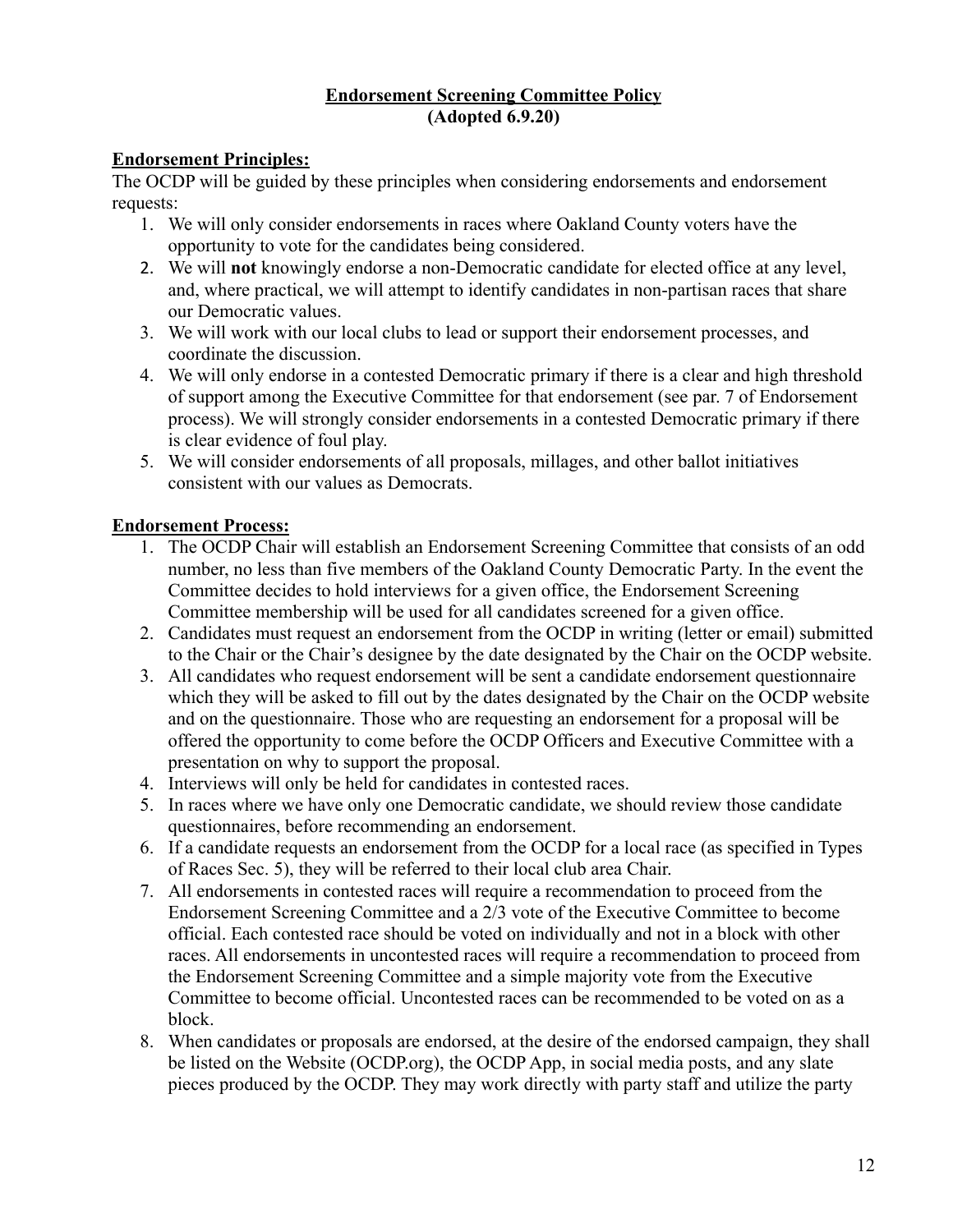office at the discretion of the Chair for volunteer and campaign activities. They may also display their endorsement on any and all campaign promotions.

9. Upon adoption of this policy by a majority of the Executive Committee, it will remain in effect until a majority of the Executive Committee chooses to make changes.

#### **Endorsement Process Conduct:**

- 1. No OCDP Officer or Employee may use their title or position with the Oakland County Democratic Party for endorsement purposes unless the OCDP makes an endorsement per these guidelines.
- 2. Any Officer or Employee who uses their title in conjunction with an endorsement without approval may be subject to removal, discipline, or termination by the Executive Committee, if it is determined the endorsement with use of the title was done so with the approval of the person in question.
- 3. No member actively working for or with a campaign in a contested election may participate in the discussion of or recommendation of an endorsement for that campaign in any committee proceeding.

#### **Types of Races: (all races we may be asked to consider within a 4-year cycle)**

- 1. Partisan statewide or other multi-jurisdictional races where Democratic Candidate is decided in Special, Presidential, or August Primary
	- a. President
	- b. Governor
	- c. U.S. Senate
	- d. U.S. House
	- e. State Senate
	- f. State House
	- g. County Executive
	- h. County Prosecutor
	- i. County Sheriff
	- j. County Treasurer
	- k. County Clerk
	- l. County Water Resources Commissioner
	- m. County Commission
- 2. Partisan statewide where Democratic Candidate is decided in Party Convention
	- a. Attorney General
	- b. Secretary of State
	- c. State Board of Education
	- d. U of M Board of Regents
	- e. MSU Board of Trustees
	- f. Wayne State Board of Governors
- 3. Non-Partisan Regional multi-jurisdictional or Countywide Races
	- a. Judicial Seats Circuit, Probate, Appeals
	- b. OCC Board
	- c. Schoolcraft Board
	- d. Mott Community College Board
- 4. State, Regional, Countywide, or Local: Proposals and Millages